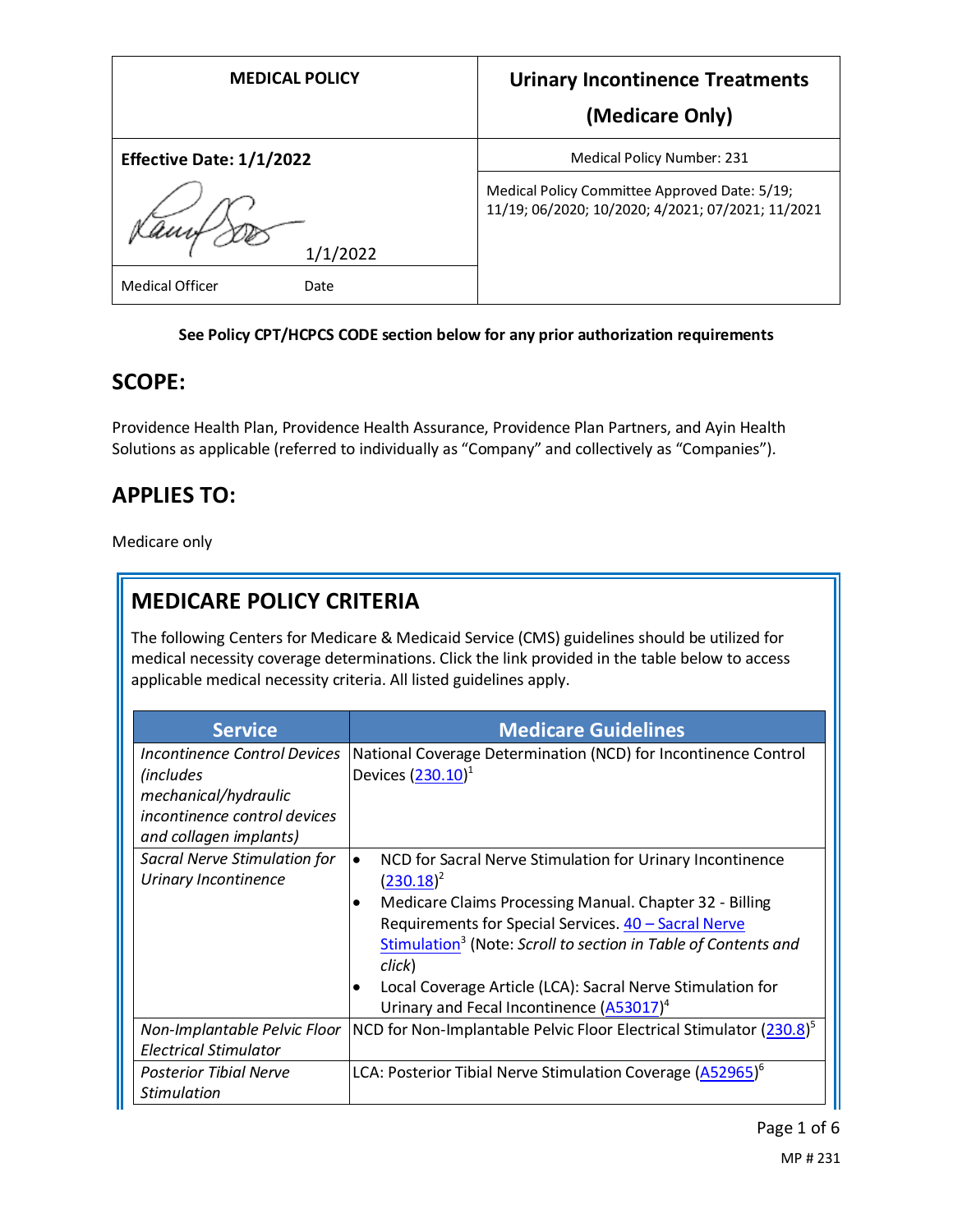| Intraurethral valve-pump<br>(e.g., InFlow Intraurethral | lo | Local Coverage Determination (LCD): Urological Supplies<br>$(L33803)^7$                                                                                                   |
|---------------------------------------------------------|----|---------------------------------------------------------------------------------------------------------------------------------------------------------------------------|
| device)                                                 | ٠  | LCA: Standard Documentation Requirements for All Claims<br>Submitted to DME MACs (A55426) <sup>8</sup><br>LCA: Urological Supplies - Policy Article (A52521) <sup>9</sup> |

*Per th[e Medicare Policy Manual](https://s3-us-west-2.amazonaws.com/images.provhealth.org/Providence-Images/PHP_PHA_Medical_Policy_CMS_Manual.pdf) commercial medical policies may be applied to Medicare coverage determinations in the absence of an appropriate NCD, LCD, LCA, or CMS Coverage Manual. Therefore, the commercial medical policy,* Urinary Incontinence Treatments (All Lines of Business Except Medicare), *applies to the following services:*

- Artificial urinary sphincter
- Injectable non-collagen bulking agents
- Other urinary incontinence treatments not addressed above, including but not limited to:
	- o Transurethral radiofrequency therapy (Renessa procedure)
	- o Vaginal cones
	- o Implanted adjustable continence therapy (e.g., ProAct Therapy System)
	- o External female catheters (e.g. PureWick Urine Collection System)
	- o Endovaginal cryogen-cooled monopolar radiofrequency systems (e.g., Viveve System)

# **CPT/HCPCS CODES**

| <b>Medicare Only</b>                |                                                                                                                                                                                                                                                                                                                                                                                                                                                                                                           |  |  |  |
|-------------------------------------|-----------------------------------------------------------------------------------------------------------------------------------------------------------------------------------------------------------------------------------------------------------------------------------------------------------------------------------------------------------------------------------------------------------------------------------------------------------------------------------------------------------|--|--|--|
| <b>Prior Authorization Required</b> |                                                                                                                                                                                                                                                                                                                                                                                                                                                                                                           |  |  |  |
| 0587T                               | Percutaneous implantation or replacement of integrated single device neurostimulation<br>system including electrode array and receiver or pulse generator, including analysis,<br>programming, and imaging guidance when performed, posterior tibial nerve                                                                                                                                                                                                                                                |  |  |  |
| 0588T                               | Revision or removal of integrated single device neurostimulation system including<br>electrode array and receiver or pulse generator, including analysis, programming, and<br>imaging guidance when performed, posterior tibial nerve                                                                                                                                                                                                                                                                     |  |  |  |
| 0589T                               | Electronic analysis with simple programming of implanted integrated neurostimulation<br>system (eg, electrode array and receiver), including contact group(s), amplitude, pulse<br>width, frequency (Hz), on/off cycling, burst, dose lockout, patient-selectable parameters,<br>responsive neurostimulation, detection algorithms, closed-loop parameters, and passive<br>parameters, when performed by physician or other qualified health care professional,<br>posterior tibial nerve, 1-3 parameters |  |  |  |
| 0590T                               | Electronic analysis with complex programming of implanted integrated neurostimulation<br>system (eg, electrode array and receiver), including contact group(s), amplitude, pulse<br>width, frequency (Hz), on/off cycling, burst, dose lockout, patient-selectable parameters,                                                                                                                                                                                                                            |  |  |  |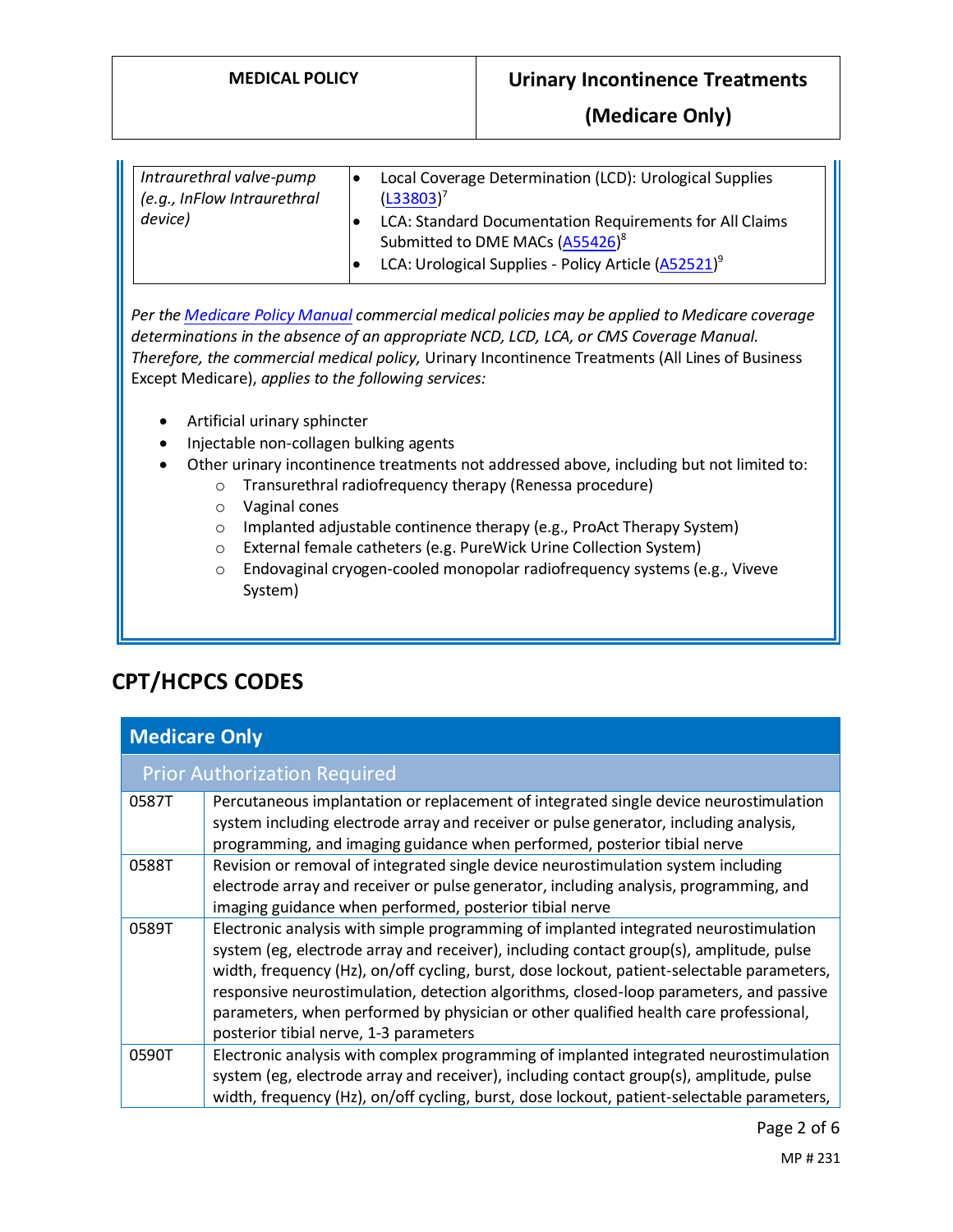|       | responsive neurostimulation, detection algorithms, closed-loop parameters, and passive       |
|-------|----------------------------------------------------------------------------------------------|
|       | parameters, when performed by physician or other qualified health care professional,         |
|       | posterior tibial nerve, 4 or more parameters                                                 |
| 51715 | Endoscopic injection of implant material into the submucosal tissues of the urethra          |
|       | and/or bladder neck                                                                          |
| 52327 | Cystourethroscopy (including ureteral catheterization); with subureteric injection of        |
|       | implant material                                                                             |
| 53444 | Insertion of tandem cuff (dual cuff)                                                         |
| 53445 | Insertion of inflatable urethral/bladder neck sphincter, including placement of pump,        |
|       | reservoir, and cuff                                                                          |
| 53445 | Insertion of inflatable urethral/bladder neck sphincter, including placement of pump,        |
|       | reservoir, and cuff                                                                          |
| 53446 | Removal of inflatable urethral/bladder neck sphincter, including pump, reservoir, and        |
|       | cuff                                                                                         |
| 53447 | Removal and replacement of inflatable urethral/bladder neck sphincter including pump,        |
|       | reservoir, and cuff at the same operative session                                            |
| 53449 | Repair of inflatable urethral/bladder neck sphincter, including pump, reservoir, and cuff    |
| 64561 | Percutaneous implantation of neurostimulator electrode array; sacral nerve                   |
|       | (transforaminal placement) including image guidance, if performed                            |
| 64581 | Open implantation of neurostimulator electrode array; sacral nerve (transforaminal           |
|       | placement)                                                                                   |
| 64585 | Revision or removal of peripheral neurostimulator electrode array                            |
| 64590 | Insertion or replacement of peripheral or gastric neurostimulator pulse generator or         |
|       | receiver, direct or inductive coupling                                                       |
| 64595 | Revision or removal of peripheral or gastric neurostimulator pulse generator or receiver     |
| A4290 | Sacral nerve stimulation test lead, each                                                     |
| C1767 | Generator, neurostimulator (implantable), non-rechargeable                                   |
| C1778 | Lead, neurostimulator (implantable)                                                          |
| C1815 | Prosthesis, urinary sphincter (implantable)                                                  |
| C1816 | Receiver and/or transmitter, neurostimulator (implantable)                                   |
| C1883 | Adapter/extension, pacing lead or neurostimulator lead (implantable)                         |
| C1897 | Lead, neurostimulator test kit (implantable)                                                 |
| K1010 | Indwelling intraurethral drainage device with valve, patient inserted, replacement only,     |
|       | each                                                                                         |
| K1011 | Activation device for intraurethral drainage device with valve, replacement only, each       |
| K1012 | Charger and base station for intraurethral activation device, replacement only               |
| L8603 | Injectable bulking agent, collagen implant, urinary tract, 2.5 ml syringe, includes shipping |
|       | and necessary supplies                                                                       |
| L8604 | Injectable bulking agent, dextranomer/hyaluronic acid copolymer implant, urinary tract,      |
|       | 1 ml, includes shipping and necessary supplies                                               |
| L8606 | Injectable bulking agent, synthetic implant, urinary tract, 1 ml syringe, includes shipping  |
|       | and necessary supplies                                                                       |
| L8679 | Implantable neurostimulator, pulse generator, any type                                       |
| L8680 | Implantable neurostimulator electrode, each                                                  |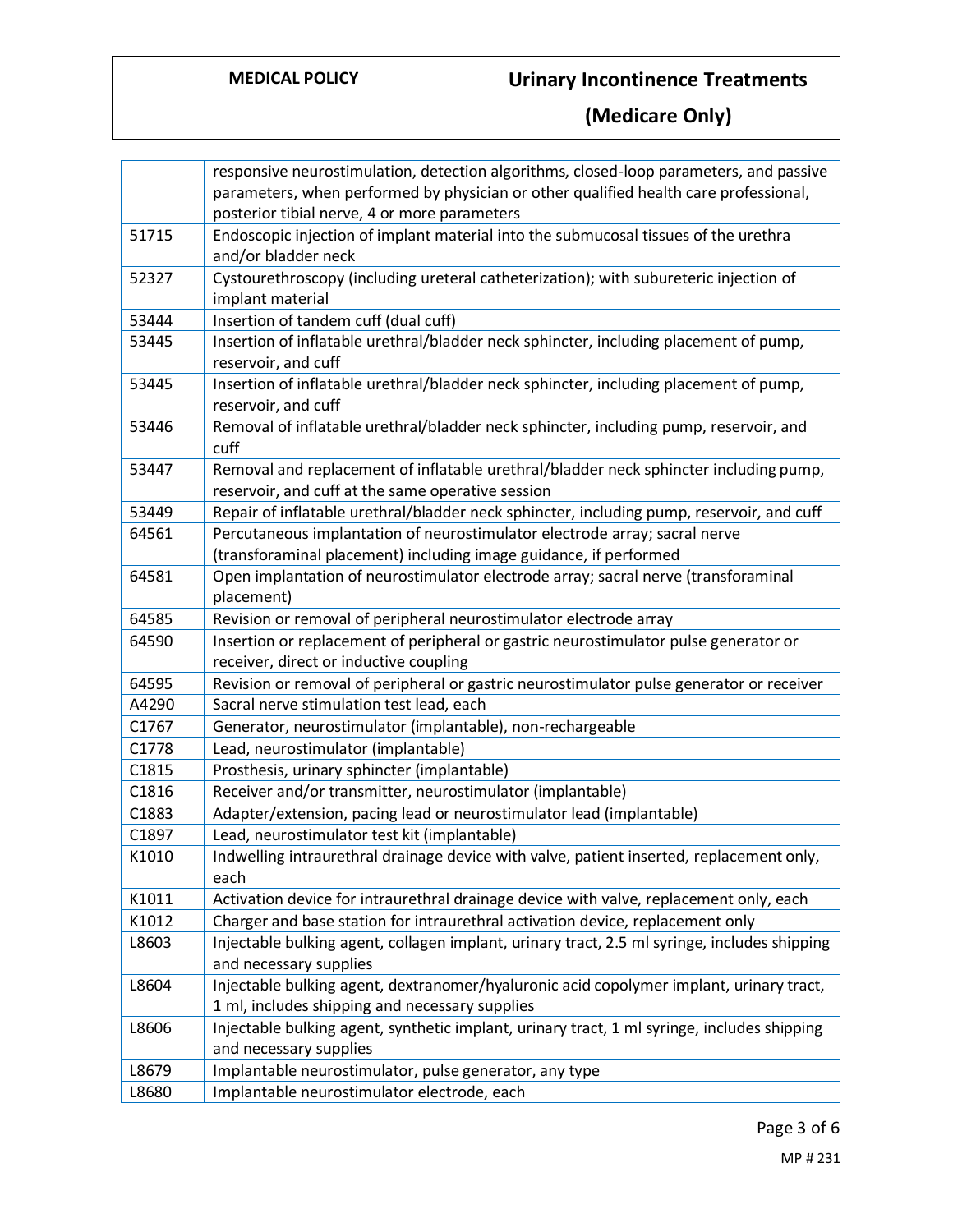| L8682              | Implantable neurostimulator radiofrequency receiver                                                                                                                                                                                                                                                                   |  |  |
|--------------------|-----------------------------------------------------------------------------------------------------------------------------------------------------------------------------------------------------------------------------------------------------------------------------------------------------------------------|--|--|
| L8683              | Radiofrequency transmitter (external) for use with implantable neurostimulator                                                                                                                                                                                                                                        |  |  |
|                    | radiofrequency receiver                                                                                                                                                                                                                                                                                               |  |  |
| L8684              | Radiofrequency transmitter (external) for use with implantable sacral root                                                                                                                                                                                                                                            |  |  |
|                    | neurostimulator receiver for bowel and bladder management, replacement                                                                                                                                                                                                                                                |  |  |
| L8685              | Implantable neurostimulator pulse generator, single array, rechargeable, includes<br>extension                                                                                                                                                                                                                        |  |  |
| L8686              | Implantable neurostimulator pulse generator, single array, non-rechargeable, includes<br>extension                                                                                                                                                                                                                    |  |  |
| L8687              | Implantable neurostimulator pulse generator, dual array, rechargeable, includes<br>extension                                                                                                                                                                                                                          |  |  |
| L8688              | Implantable neurostimulator pulse generator, dual array, non-rechargeable, includes<br>extension                                                                                                                                                                                                                      |  |  |
| L8689              | External recharging system for battery (internal) for use with implantable<br>neurostimulator, replacement only                                                                                                                                                                                                       |  |  |
| L8695              | External recharging system for battery (external) for use with implantable<br>neurostimulator, replacement only                                                                                                                                                                                                       |  |  |
|                    | No Prior Authorization Required                                                                                                                                                                                                                                                                                       |  |  |
| 64566              | Posterior tibial neurostimulation, percutaneous needle electrode, single treatment,<br>includes programming                                                                                                                                                                                                           |  |  |
| 90912              | Biofeedback training, perineal muscles, anorectal or urethral sphincter, including EMG<br>and/or manometry, when performed; initial 15 minutes of one-on-one physician or<br>other qualified health care professional contact with the patient                                                                        |  |  |
| 90913              | Biofeedback training, perineal muscles, anorectal or urethral sphincter, including EMG<br>and/or manometry, when performed; each additional 15 minutes of one-on-one<br>physician or other qualified health care professional contact with the patient (List<br>separately in addition to code for primary procedure) |  |  |
| 97014              | Application of a modality to 1 or more areas; electrical stimulation (unattended)                                                                                                                                                                                                                                     |  |  |
| 97032              | Application of a modality to 1 or more areas; electrical stimulation (manual), each 15<br>minutes                                                                                                                                                                                                                     |  |  |
| A4335              | Incontinence supply; miscellaneous                                                                                                                                                                                                                                                                                    |  |  |
| E0745              | Neuromuscular stimulator, electronic shock unit                                                                                                                                                                                                                                                                       |  |  |
| <b>Not Covered</b> |                                                                                                                                                                                                                                                                                                                       |  |  |
| 53451              | Periurethral transperineal adjustable balloon continence device; bilateral insertion,<br>including cystourethroscopy and imaging guidance                                                                                                                                                                             |  |  |
| 53452              | Periurethral transperineal adjustable balloon continence device; unilateral insertion,<br>including cystourethroscopy and imaging guidance                                                                                                                                                                            |  |  |
| 53453              | Periurethral transperineal adjustable balloon continence device; removal, each balloon                                                                                                                                                                                                                                |  |  |
| 53454              | Periurethral transperineal adjustable balloon continence device; percutaneous                                                                                                                                                                                                                                         |  |  |
|                    | adjustment of balloon(s) fluid volume                                                                                                                                                                                                                                                                                 |  |  |
| 53860              | Transurethral radiofrequency micro-remodeling of the female bladder neck and                                                                                                                                                                                                                                          |  |  |
|                    | proximal urethra for stress urinary incontinence                                                                                                                                                                                                                                                                      |  |  |
| 0548T              | TERMED 12/31/2021                                                                                                                                                                                                                                                                                                     |  |  |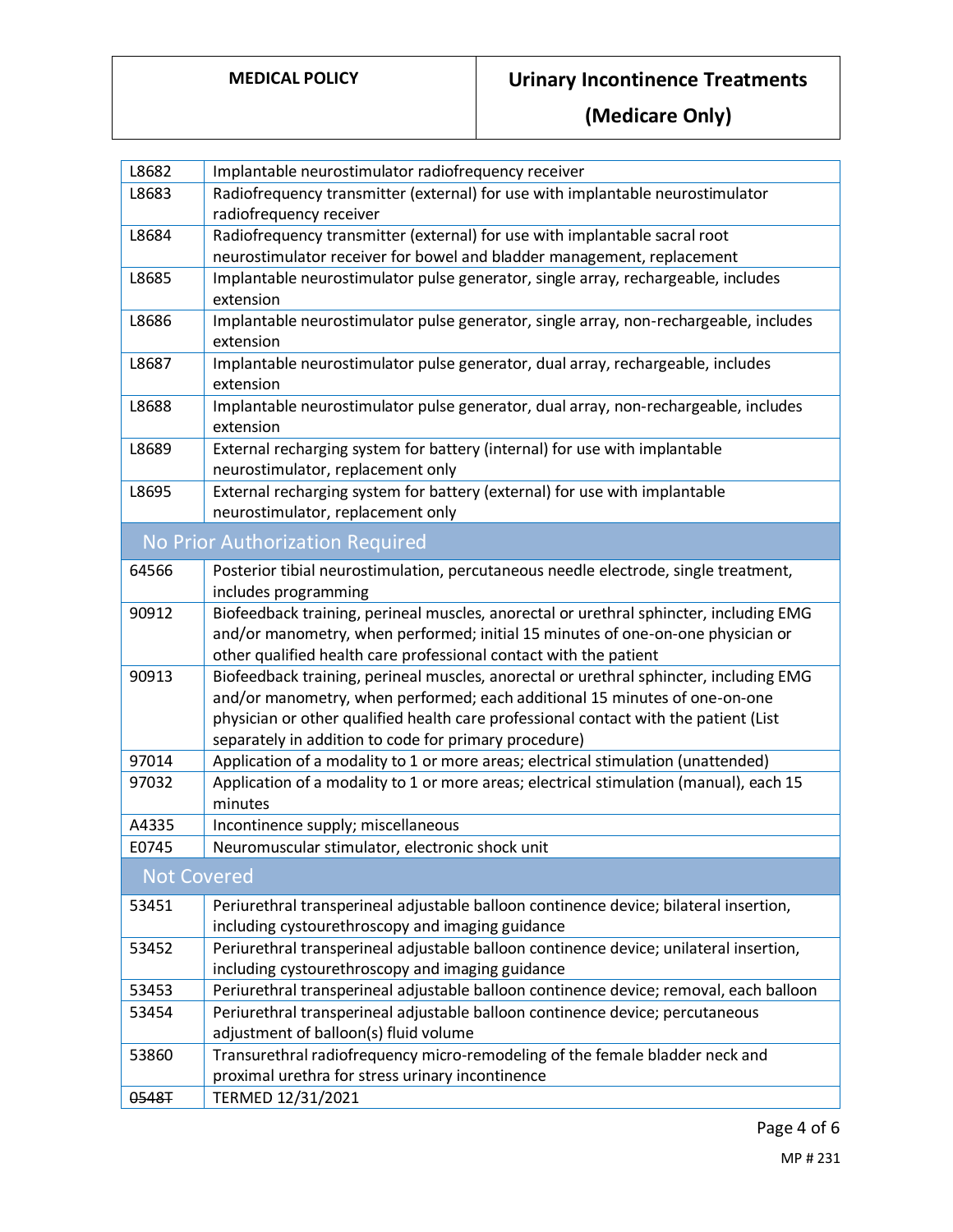|       | Transperineal periurethral balloon continence device; bilateral placement, including   |
|-------|----------------------------------------------------------------------------------------|
|       | eystoscopy and fluoroscopy                                                             |
| 0549T | TERMED 12/31/2021                                                                      |
|       | Transperineal periurethral balloon continence device; unilateral placement, including  |
|       | eystoscopy and fluoroscopy                                                             |
| 0550T | TERMED 12/31/2021                                                                      |
|       | Transperineal periurethral balloon continence device; removal, each balloon            |
| 0.551 | TERMED 12/31/2021                                                                      |
|       | Transperineal periurethral balloon continence device; adjustment of balloon(s) fluid   |
|       | volume                                                                                 |
| 0596T | Temporary female intraurethral valve-pump (ie, voiding prosthesis); initial insertion, |
|       | including urethral measurement                                                         |
| 0597T | Temporary female intraurethral valve-pump (ie, voiding prosthesis); replacement        |
| 0672T | Endovaginal cryogen-cooled, monopolar radiofrequency remodeling of the tissues         |
|       | surrounding the female bladder neck and proximal urethra for urinary incontinence      |
| E0740 | Non-implanted pelvic floor electrical stimulator, complete system                      |
| K1006 | Suction pump, home model portable or stationary, electric, any type, for use with      |
|       | external urine management system                                                       |

### **INSTRUCTIONS FOR USE**

Company Medical Policies serve as guidance for the administration of plan benefits. Medical policies do not constitute medical advice nor a guarantee of coverage. Company Medical Policies are reviewed annually and are based upon published, peer-reviewed scientific evidence and evidence-based clinical practice guidelines that are available as of the last policy update. The Companies reserve the right to determine the application of Medical Policies and make revisions to Medical Policies at any time. Providers will be given at least 60-days notice of policy changes that are restrictive in nature.

The scope and availability of all plan benefits are determined in accordance with the applicable coverage agreement. Any conflict or variance between the terms of the coverage agreement and Company Medical Policy will be resolved in favor of the coverage agreement.

# **REGULATORY STATUS**

#### Mental Health Parity Statement

Coverage decisions are made on the basis of individualized determinations of medical necessity and the experimental or investigational character of the treatment in the individual case. In cases where medical necessity is not established by policy for specific treatment modalities, evidence not previously considered regarding the efficacy of the modality that is presented shall be given consideration to determine if the policy represents current standards of care.